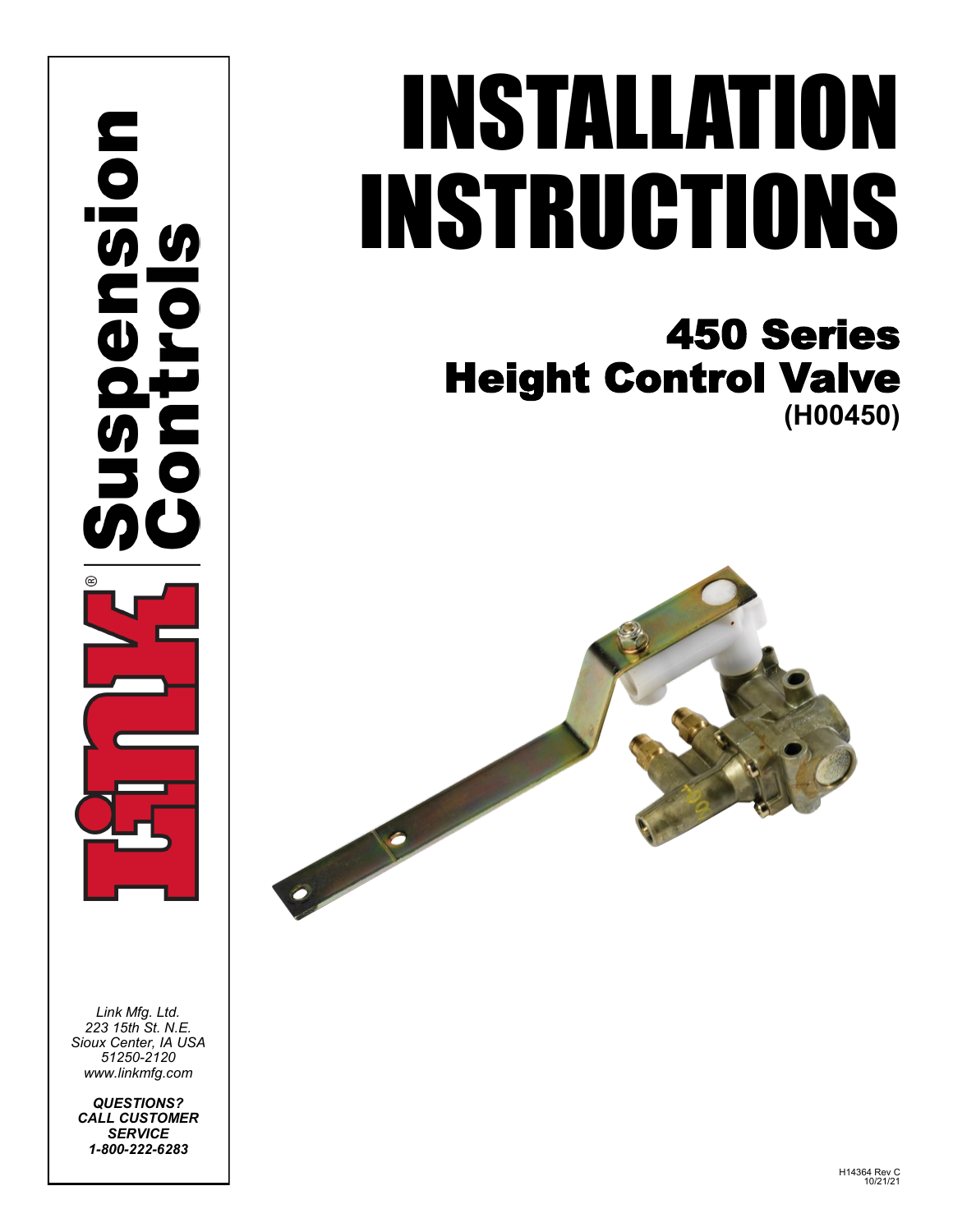**IMPORTANT:** IT IS IMPORTANT THAT THE ENTIRE IN-STALLATION INSTRUCTIONS BE READ THOROUGHLY BEFORE PROCEEDING WITH THE INSTALLATION.

#### **1. INTRODUCTION**

Thank you for choosing a Link Suspension Control. We want to help you get the best results from this height control valve and to operate it safely. This instruction contains information to assist in the installation of the Height Control Valve. This instruction is intended solely for use with this product.

All information in this instruction is based on the latest information available at the time of printing. Link Manufacturing reserves the right to change its products or manuals at any time without notice.

Damaged components should be returned to Link with a pre-arranged Returned Materials Authorization (RMA) number through the Customer Service Department. The damaged component may then be replaced if in compliance with warranty conditions.

#### **2. SAFETY SYMBOLS, TORQUE SYMBOL, and NOTES**

| <b>ADANGER</b>  | <b>DANGER indicates a hazardous</b><br>situation which if not avoided, will<br>result in death or serious injury.                    |
|-----------------|--------------------------------------------------------------------------------------------------------------------------------------|
| <b>AWARNING</b> | <b>WARNING indicates a potentially</b><br>hazardous situation which, if not<br>avoided, could result in death or<br>serious injury.  |
| <b>ACAUTION</b> | <b>CAUTION indicates a potentially</b><br>hazardous situation which, if not<br>avoided, could result in minor or<br>moderate injury. |
| <b>NOTICE</b>   | <b>NOTICE indicates a potentially</b><br>hazardous situation which, if not<br>avoided, may result in property<br>damage.             |
| <b>E TORQUE</b> | <b>TORQUE indicates named fasteners</b><br>are to be tightened to a specified<br>torque value.                                       |
| <b>NOTE:</b>    | A Note provides information or<br>suggestions that help you correctly<br>perform a task.                                             |

#### **3. SAFE WORKING PRACTICES**

#### **ACAUTION**

When handling parts, wear appropriate gloves, eyeglasses, ear protection, and other safety equipment.

#### **ACAUTION**

Proper tightening of fasteners is important to the performance and safety of the suspension. Follow all torque specifications throughout the instructions.

### **4. SAFE WORKING PRACTICES**

#### **ACAUTION**

#### **4.1**

Air lines are pressurized and may blow debris, USE EYE PROTECTION.

#### **5. HCV INSTALLATION**

#### **5.1**

Disconnect and remove old valve.

#### **5.2**

Attach the Link H00450 HCV to the same mounting bracket. Or use the enclosed brackets as needed to mount the valve.

- 1. Always mount valve with lever arm on the top side.
- 2. At full up or down suspension travel: MAXIMUM LEVER ANGLE IS 45°
- 3. Mount HCV parallel to frame rail

#### **5.3**

Attach the proper length lever to the H00450 HCV. Check for any interference or straight lining of the valve lever and linkage through the entire suspension travel.

#### **5.4**

Reconnect the air lines to the H00450 HCV per figure 1 on page 3.

#### **5.5**

Adjust the ride height of the suspension utilizing the H00450 HCV lever and the vehicle manufacturer's ride height recommendations. Install centering pin to ensure the valve dead band is at ride height.

#### **5.6**

Tighten all nuts to 60 to 80 in-lbs.

#### **5.7**

Remove centering pin.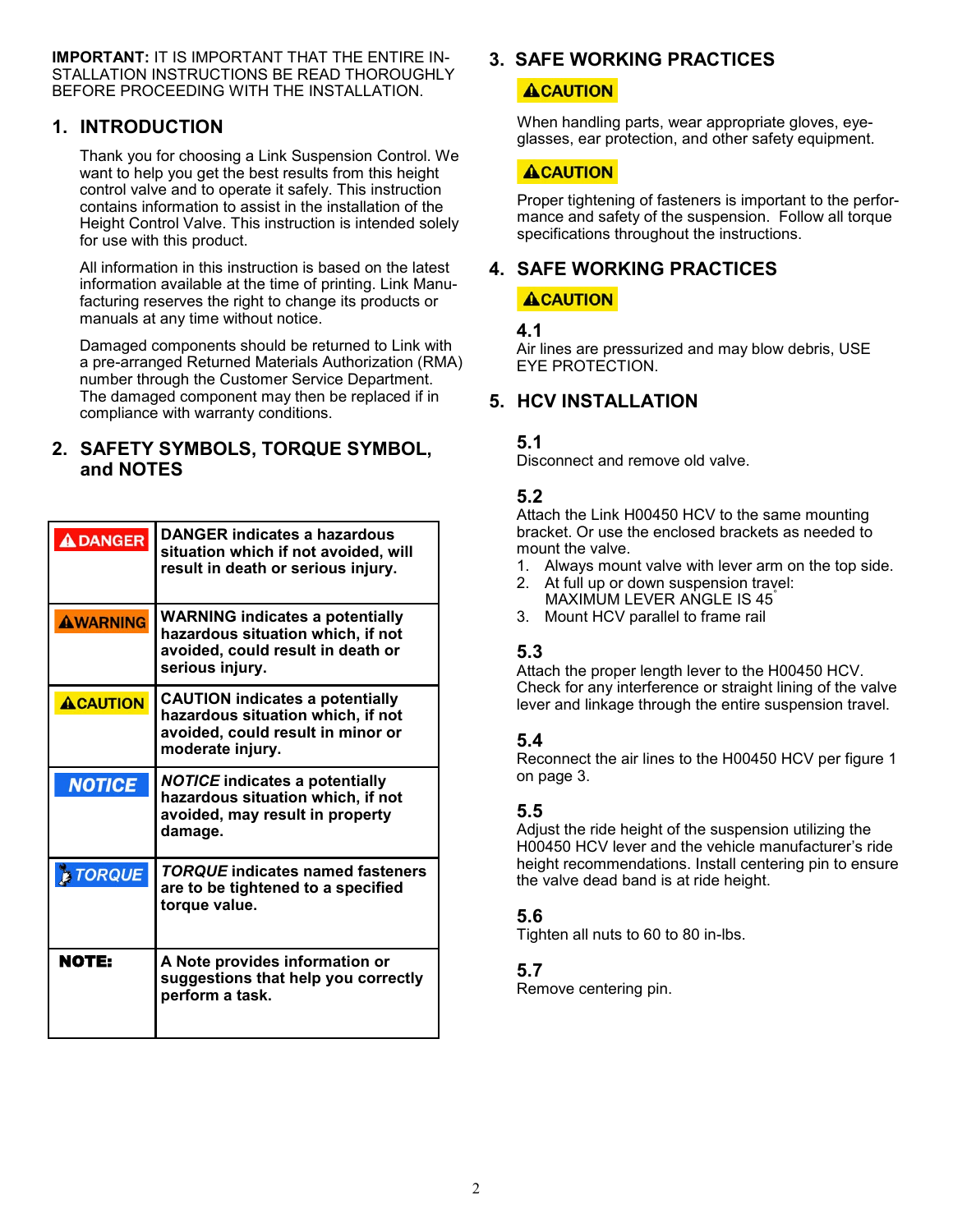#### Figure 1. Typical Chassis Configuration Figure 2. Typical Cab Configuration





#### **6. TROUBLE SHOOTING GUIDE**

| <b>PROBLEM</b>                                      | POSSIBLE CAUSE                                                                                                                                                      |
|-----------------------------------------------------|---------------------------------------------------------------------------------------------------------------------------------------------------------------------|
| Air springs flat                                    | Obstruction in air line<br>Insufficient air pressure to suspension<br>Defective Pressure Protection Valve<br>Defective HCV-see test procedure<br>Air leak in system |
| Air Springs raise to full height but do not exhaust | Obstructed air line<br>Defective HCV-see test procedure                                                                                                             |
| Air springs deflate when parked                     | Leak in air system-check with soapy water<br>Defective HCV-see test procedure                                                                                       |
| Suspension will not maintain proper height          | Obstructed air line<br>Defective HCV-see test procedure                                                                                                             |
| Hard ride                                           | Ride height out of adjustment-readjust per vehicle<br>service manual                                                                                                |
| Cab suspension overshoots center                    | Replace shocks<br>Use short delay H00450 HCV                                                                                                                        |

#### **7. HCV TEST PROCEDURE**

#### **7.1**

With a minimum of 90 psi at the supply port, rotate the lever up (as indicated on the side of the valve) 30° to 45° . Air should begin to flow into the air springs within seconds.

#### **7.2**

Rotate the lever to the neutral position. Air flow should stop.

#### **7.3**

Rotate the lever down 30° to 45°. Air should begin to exhaust from the air springs within seconds.

#### **7.4**

Rotate the lever to the neutral position. Air flow should stop.

#### **7.5**

If the valve fails to flow air or shut off as specified, replace with a new one.

#### **8. REASONS TO REPLACE THE HCV**

#### **8.1**

- HCV did not pass the test procedure
- Air leaks from the HCV
- HCV is damaged